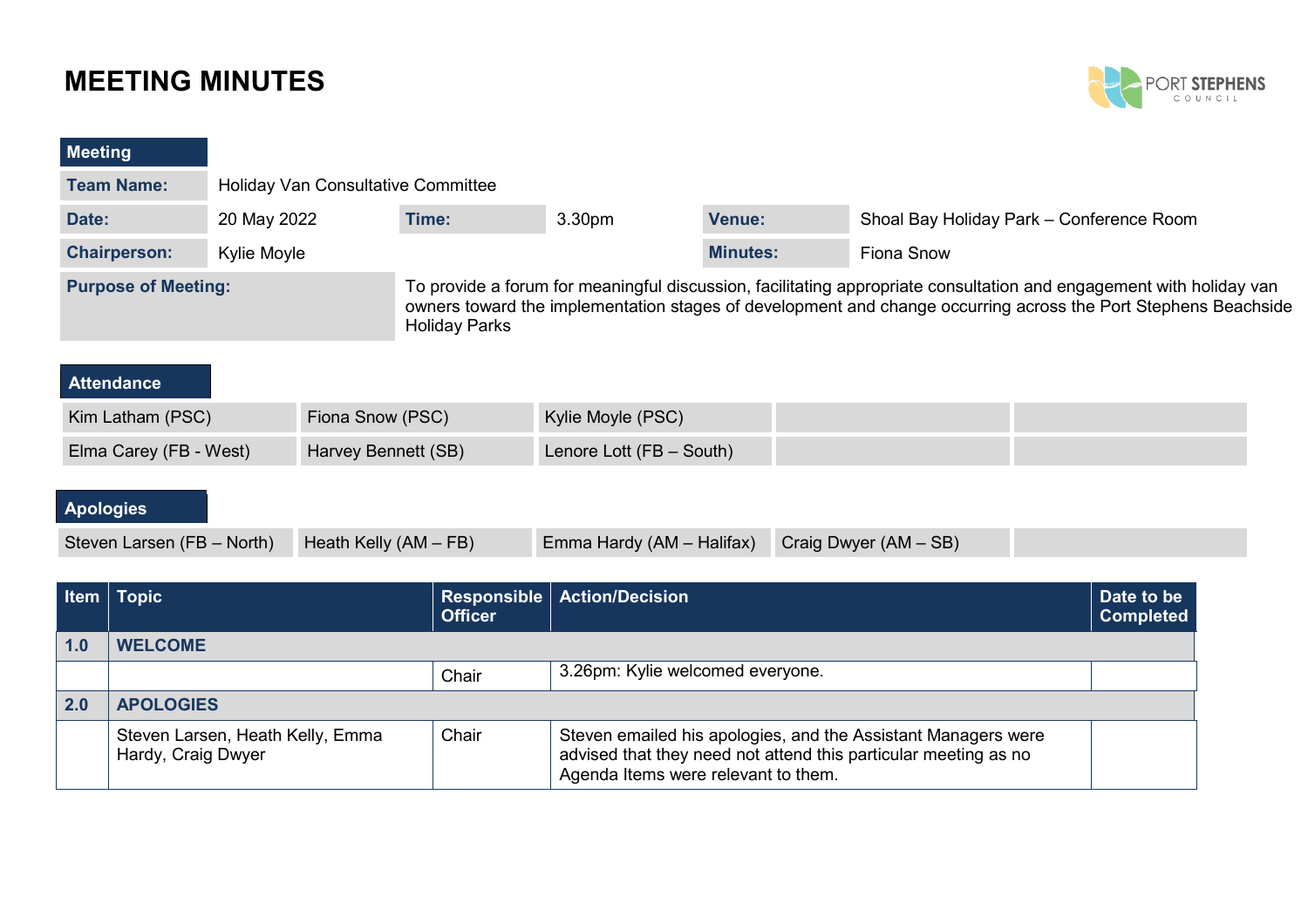| 3.0 | <b>MINUTES AND OUTSTANDING ACTIONS</b>         |                               |                                                                                                                                                                                                                                                                                                                                                                                                                                                                                                                                                                                                                                                                                                                                                                                                                                                                                                                                                                                                                                                                                                                                                                                                                                                                                                                                                                                                                                                                                                                                                                                                                                                                                                                                                                                                                                                      |  |
|-----|------------------------------------------------|-------------------------------|------------------------------------------------------------------------------------------------------------------------------------------------------------------------------------------------------------------------------------------------------------------------------------------------------------------------------------------------------------------------------------------------------------------------------------------------------------------------------------------------------------------------------------------------------------------------------------------------------------------------------------------------------------------------------------------------------------------------------------------------------------------------------------------------------------------------------------------------------------------------------------------------------------------------------------------------------------------------------------------------------------------------------------------------------------------------------------------------------------------------------------------------------------------------------------------------------------------------------------------------------------------------------------------------------------------------------------------------------------------------------------------------------------------------------------------------------------------------------------------------------------------------------------------------------------------------------------------------------------------------------------------------------------------------------------------------------------------------------------------------------------------------------------------------------------------------------------------------------|--|
| 3.1 | Minutes of last meeting held to be<br>endorsed | Chair                         | Harvey Bennett endorsed the Minutes form the February meeting                                                                                                                                                                                                                                                                                                                                                                                                                                                                                                                                                                                                                                                                                                                                                                                                                                                                                                                                                                                                                                                                                                                                                                                                                                                                                                                                                                                                                                                                                                                                                                                                                                                                                                                                                                                        |  |
| 3.2 | Outstanding Actions from 18 February<br>2022   | Chair                         | There were no outstanding Actions from the last meeting                                                                                                                                                                                                                                                                                                                                                                                                                                                                                                                                                                                                                                                                                                                                                                                                                                                                                                                                                                                                                                                                                                                                                                                                                                                                                                                                                                                                                                                                                                                                                                                                                                                                                                                                                                                              |  |
| 4.0 | <b>HOLIDAY PARKS</b>                           |                               |                                                                                                                                                                                                                                                                                                                                                                                                                                                                                                                                                                                                                                                                                                                                                                                                                                                                                                                                                                                                                                                                                                                                                                                                                                                                                                                                                                                                                                                                                                                                                                                                                                                                                                                                                                                                                                                      |  |
| 4.1 | <b>Security &amp; Park Rules</b>               | Lenore / Elma /<br>Kylie      | <b>Lenore &amp; Elma:</b> advised that security was nowehere to be seen over<br>the holidays. The use of electric devices by tourists & HVOs over the<br>holidays was extremely bad. Use of normal bikes & scooters after dark &<br>in prohibited areas was also an issue.<br>Kylie: advised that over the whole school holidays & across all Parks,<br>Nitel (after hours service provider) only received 6 calls, all relating to<br>noise complaints. We cannot stress enough that we are unable to deal<br>with issues if they're not reported. Security is in the area roaming all<br>Parks and will attend for any issue reported. The 24/7 contact number is<br>listed on every Newsletter so there is no excuse.<br>Kylie has spoken to the local area command contact regarding the use<br>of electric devices which are illegal in NSW, and Police have patrolled<br>through the Park on previous occasions. Suggested that we ask for the<br>Police to randomly patrol through the parks during holidays as a<br>deterent. It's a difficult position for us, as it is up to the parents to keep a<br>check on their children. We can only do so much, so if we are told where<br>the perpetrators are, we can approach the van owners personally.<br>Lenore: The painted "No Bikes" signs have not yet been completed at<br><b>Orana Street amenities.</b><br>The concrete 'pit' on the southern side of the new block is a meeting<br>place for kids using it and the ramps as a 'jump'. Can something be put<br>there to stop the kids from using it.<br><b>ACTION:</b> Fiona to follow up with Heath Kelly<br>Lenore: as a side note, there are tiles falling off walls, cracked grout,<br>and other defects on the new building, that need attention.<br><b>ACTION:</b> Fiona to advise Heath Kelly of these occurring defect issues. |  |
| 4.2 | <b>HVO Site Fee increase</b>                   | <b>HVO</b><br>representatives | Harvey: requested that PSC share their findings of the market<br>comparisons which led to the increase in monthly site fees.<br>Kim: declined to share this information and advised that the increase<br>was a Commercial Business decision. Kim also confirmed that decisions<br>like this are not made in isolation.<br>Harvey: Read out a statement as prepared by the Holiday Van Owner<br>HVCC representatives (see attached copy)                                                                                                                                                                                                                                                                                                                                                                                                                                                                                                                                                                                                                                                                                                                                                                                                                                                                                                                                                                                                                                                                                                                                                                                                                                                                                                                                                                                                              |  |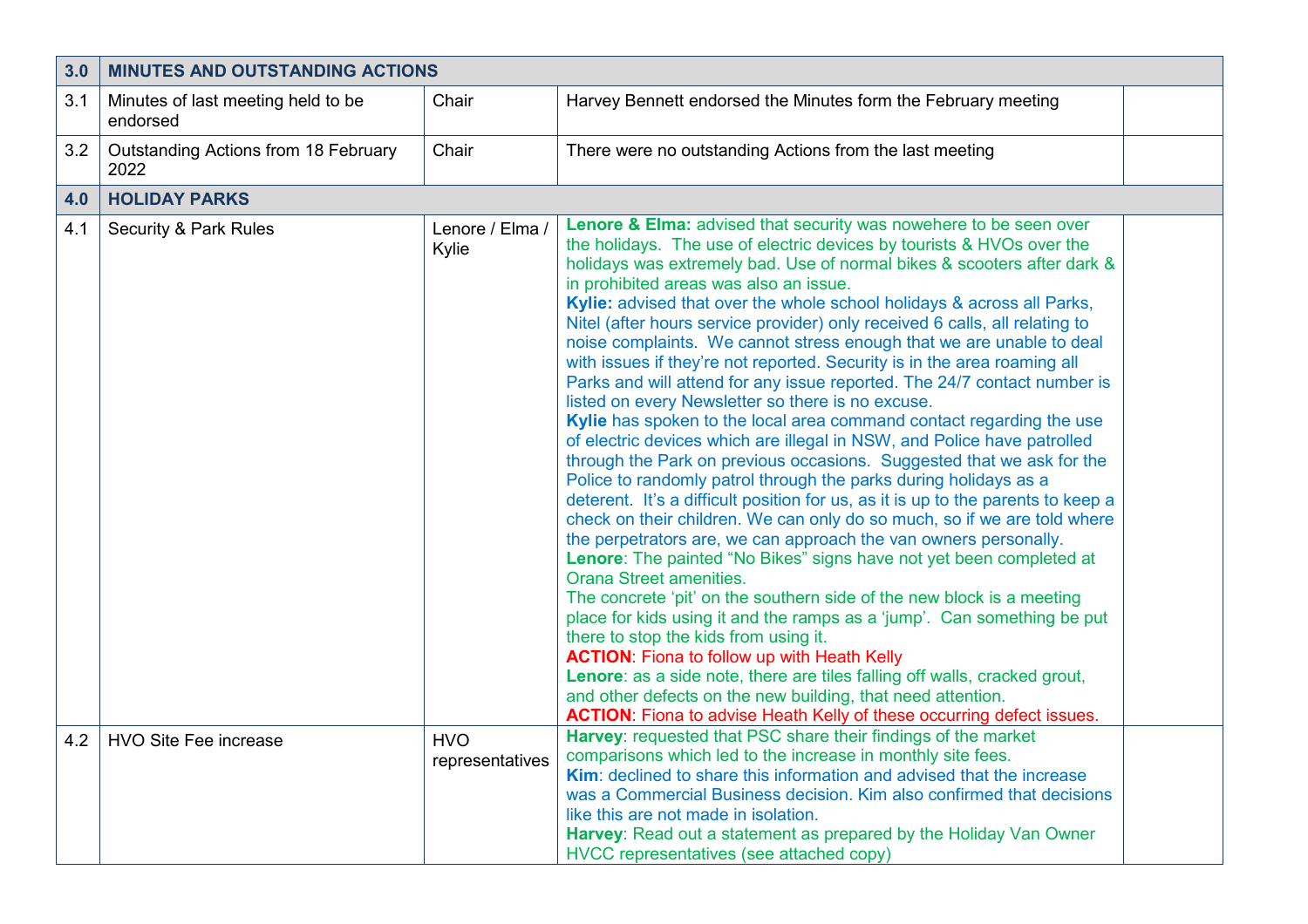|     |                                     |     | Harvey asked if PSC staff had any questions - no questions were<br>asked.<br>Kim: Said she refuted several points made in the statement but did not<br>comment further.                                                                                                                                                                                                                                                                                                                                                                                                                                                                                                                                                                                                                                                                                                                                                                                                                                                                                                                                                                                                                                                                                                                                                                                                                                                                                                                                                                                                                                                                                                                                                                                                                                                                                                                                                                                                                                                                                                                                                                                                                                                |
|-----|-------------------------------------|-----|------------------------------------------------------------------------------------------------------------------------------------------------------------------------------------------------------------------------------------------------------------------------------------------------------------------------------------------------------------------------------------------------------------------------------------------------------------------------------------------------------------------------------------------------------------------------------------------------------------------------------------------------------------------------------------------------------------------------------------------------------------------------------------------------------------------------------------------------------------------------------------------------------------------------------------------------------------------------------------------------------------------------------------------------------------------------------------------------------------------------------------------------------------------------------------------------------------------------------------------------------------------------------------------------------------------------------------------------------------------------------------------------------------------------------------------------------------------------------------------------------------------------------------------------------------------------------------------------------------------------------------------------------------------------------------------------------------------------------------------------------------------------------------------------------------------------------------------------------------------------------------------------------------------------------------------------------------------------------------------------------------------------------------------------------------------------------------------------------------------------------------------------------------------------------------------------------------------------|
| 4.3 | Plans Of Management / Capital Works | Kim | <b>Plans of Management</b><br>Kim: Crown Lands have finally categorised Holiday Parks as<br>Comminuty Land which they have always been therefore it is hoped that<br>the Draft Plans of Management (POM) for Shoal Bay & Halifax will be<br>approved by the end of the calendar year. A few minor amendments will<br>be made to these POM's to ensure they are up-to-date before being re-<br>submitted for approval.<br>Fingal had a Draft POM written last year which is ready for submission.<br>An addition to the original draft is the inclusion for a potential new entry /<br>exit boomgate to be installed to access Farm Road.<br>Harvey: questioned that the PoM for Shoal and Halifax had not been<br>submitted for approval yet as we were advised in a previous meeting of<br>the new categorisation and that the PoM were being submitted for<br>approval.<br>Kim: responded that they had not been submitted yet.<br><b>ACTION:</b> Kim will clarify the current process, as such Plans may no<br>longer be required to go on Public display.<br><b>ACTION:</b> Fiona to bring a copy of the POM for Fingal as previously<br>requested for the meeting in August 2021, which never took place due<br>to COVID. The reps requested to see the POM at our next meeting.<br>Harvey: On behalf of Steven asked how the water infrastructure profect<br>for Fingal was progressing.<br>Kim: The Scope of Works has now been written. Next step is the tender<br>process for companies to apply to conduct the works.<br>Capital Works for the FY 2022/2023 affecting the HVO community:<br>• Further electrical upgrades across the Parks, following the major<br>works already completed (that cost in excess of \$800k).<br>Looking at replacing the existing, antiquated boomgate systems<br>$\bullet$<br>with new up-to-date systems and infrastructure.<br>Extending the existing CCTV system at Halifax to include the<br>amenity block and surrounds.<br>Upgrade of Park WiFi<br>Kim advised the reps, that the Holiday Parks are funding the upgrading<br>of the corner car park at Bernie Thompson Park, Shoal Bay. The<br>carpark is being tarred and Smart Parking is possibly being introduced. |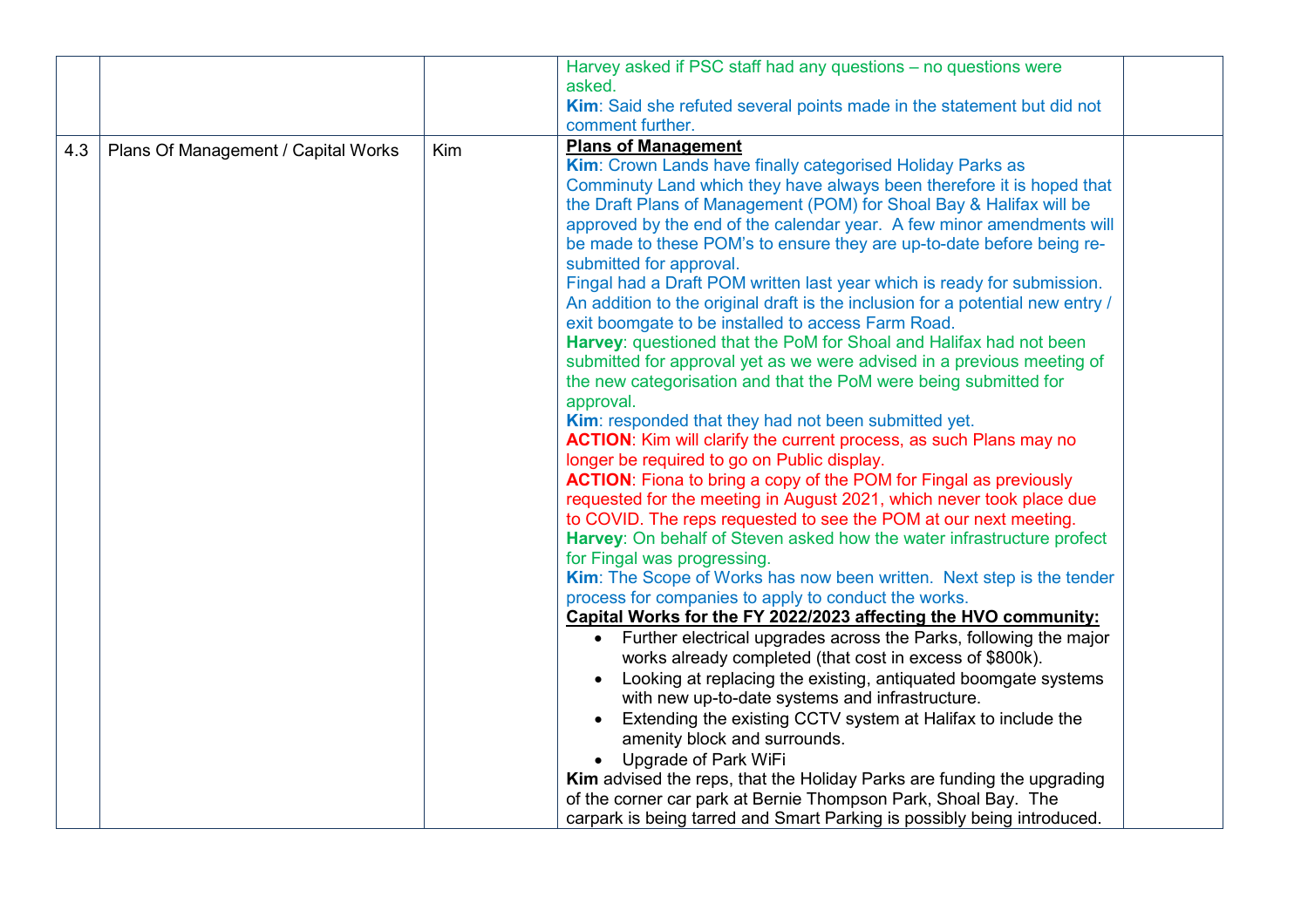|     |                                                 |       | If this is the case, Kim will be lobbying for the Holiday Park guests to<br>have parking permits.<br>Harvey: As HVO's are Park guests, they will also have the permits<br>issued?<br>Kim: Admitted she was unsure if the permits will be extended to include                                                                                                                                                                                                       |        |
|-----|-------------------------------------------------|-------|--------------------------------------------------------------------------------------------------------------------------------------------------------------------------------------------------------------------------------------------------------------------------------------------------------------------------------------------------------------------------------------------------------------------------------------------------------------------|--------|
|     |                                                 |       | the HVO's as they are not tourists staying short term. The question can<br>be asked however.                                                                                                                                                                                                                                                                                                                                                                       |        |
| 4.4 | Items to be added to next Newsletter            | Fiona | Request for any items to be added to the next Newsletter to be<br>submitted prior to the end the first week of June, please                                                                                                                                                                                                                                                                                                                                        | 7/6/22 |
| 5.0 | <b>RISK</b>                                     |       |                                                                                                                                                                                                                                                                                                                                                                                                                                                                    |        |
| 6.0 | <b>ADMINISTRATION</b>                           |       |                                                                                                                                                                                                                                                                                                                                                                                                                                                                    |        |
| 6.1 | 2022/2023 Occupancy Agreements                  | Fiona | Advised that the OA will be emailed to HVO's by the end of May, to be<br>signed and returned by 30 June 2022. All e-Signatures as per previous<br>years as it worked so well. Paper or printable copies will be available by<br>special request only. Fiona is happy to assist anyone needing help to e-<br>Sign the agreements as it is very easy on a phone or tablet. A Summary<br>of Changes will be included, which includes only minor changes this<br>year. |        |
| 6.2 | Power Supply Lead Test Tagging<br>project 20232 | Fiona | Advised that the process of Testing & Tagging all HVO power supply<br>leads started at Fingal on the North side, but unsure of how far they<br>have got so far.                                                                                                                                                                                                                                                                                                    |        |
|     |                                                 |       | <b>Elma:</b> It was brought to your attention last year, however she has been<br>advised by an electrician that the leads being used are not for external<br>use, and there is a tag attached to the leads that state it.                                                                                                                                                                                                                                          |        |
|     |                                                 |       | Fiona: recalls this statement, and enquired from the PSC electricical<br>superviser at the time, if this is correct, to which they responded the blue<br>leads are OK for this particular use.                                                                                                                                                                                                                                                                     |        |
|     |                                                 |       | <b>ACTION:</b> Fiona to clarify again that the blue leads are suitable for<br>external use.                                                                                                                                                                                                                                                                                                                                                                        |        |
| 7.0 | <b>OTHER MATTERS</b>                            |       |                                                                                                                                                                                                                                                                                                                                                                                                                                                                    |        |
| 7.1 | <b>Next Scheduled Meeting Date</b>              | Chair | 19 August 2022 at 3.30pm @ Shoal Bay Conference Room<br>$\bullet$                                                                                                                                                                                                                                                                                                                                                                                                  |        |

**MEETING CLOSED AT 4pm**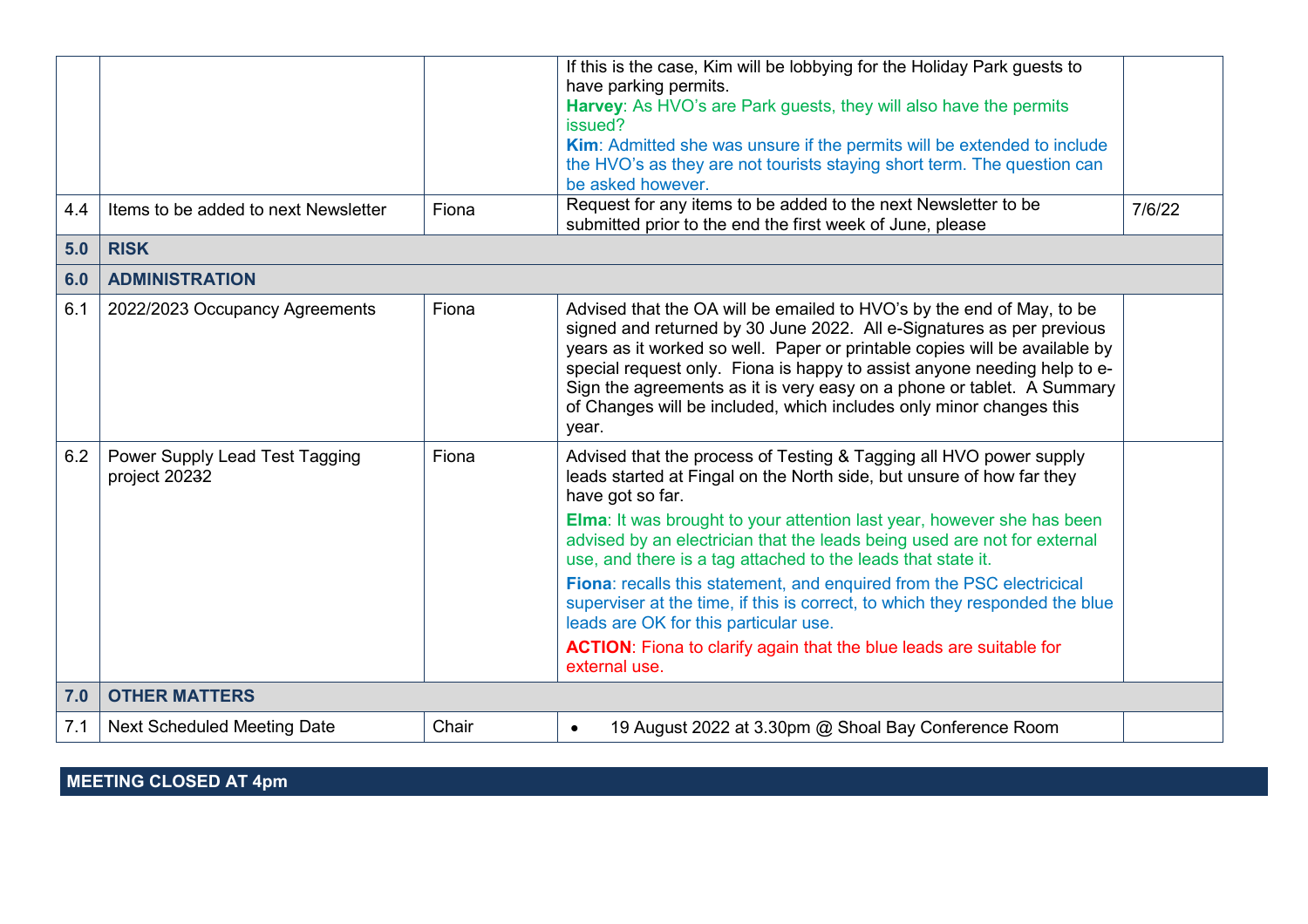| <b>NEXT MEETING</b> |  |  |
|---------------------|--|--|
|                     |  |  |

| Date:                                                                                                                          | 19/8/2022                                                                   | Time: | 3.30 <sub>pm</sub> | <b>Venue:</b> | Shoal Bay Holiday Park (Conference Room) |  |  |  |
|--------------------------------------------------------------------------------------------------------------------------------|-----------------------------------------------------------------------------|-------|--------------------|---------------|------------------------------------------|--|--|--|
| <b>MEETING CODE OF COOPERATION</b>                                                                                             |                                                                             |       |                    |               |                                          |  |  |  |
| We start on time and finish on time.                                                                                           |                                                                             |       |                    |               |                                          |  |  |  |
| We all participate and contribute – everyone is given opportunity to voice their opinions.                                     |                                                                             |       |                    |               |                                          |  |  |  |
|                                                                                                                                | We use improvement tools that enhance meeting efficiency and effectiveness. |       |                    |               |                                          |  |  |  |
| We actively listen to what others have to say, seeking first to understand then to be understood.                              |                                                                             |       |                    |               |                                          |  |  |  |
| We follow up on the actions we are assigned responsibility for and complete them on time.                                      |                                                                             |       |                    |               |                                          |  |  |  |
| We give and receive open and honest feedback in a constructive manner.                                                         |                                                                             |       |                    |               |                                          |  |  |  |
| We use data to make decisions (whenever possible).                                                                             |                                                                             |       |                    |               |                                          |  |  |  |
| We strive to continually improve our meeting process and build time into each agenda for reflection.                           |                                                                             |       |                    |               |                                          |  |  |  |
| We will promote best practice, keeping open minds, combining our experiences and shared learnings to inform our deliberations. |                                                                             |       |                    |               |                                          |  |  |  |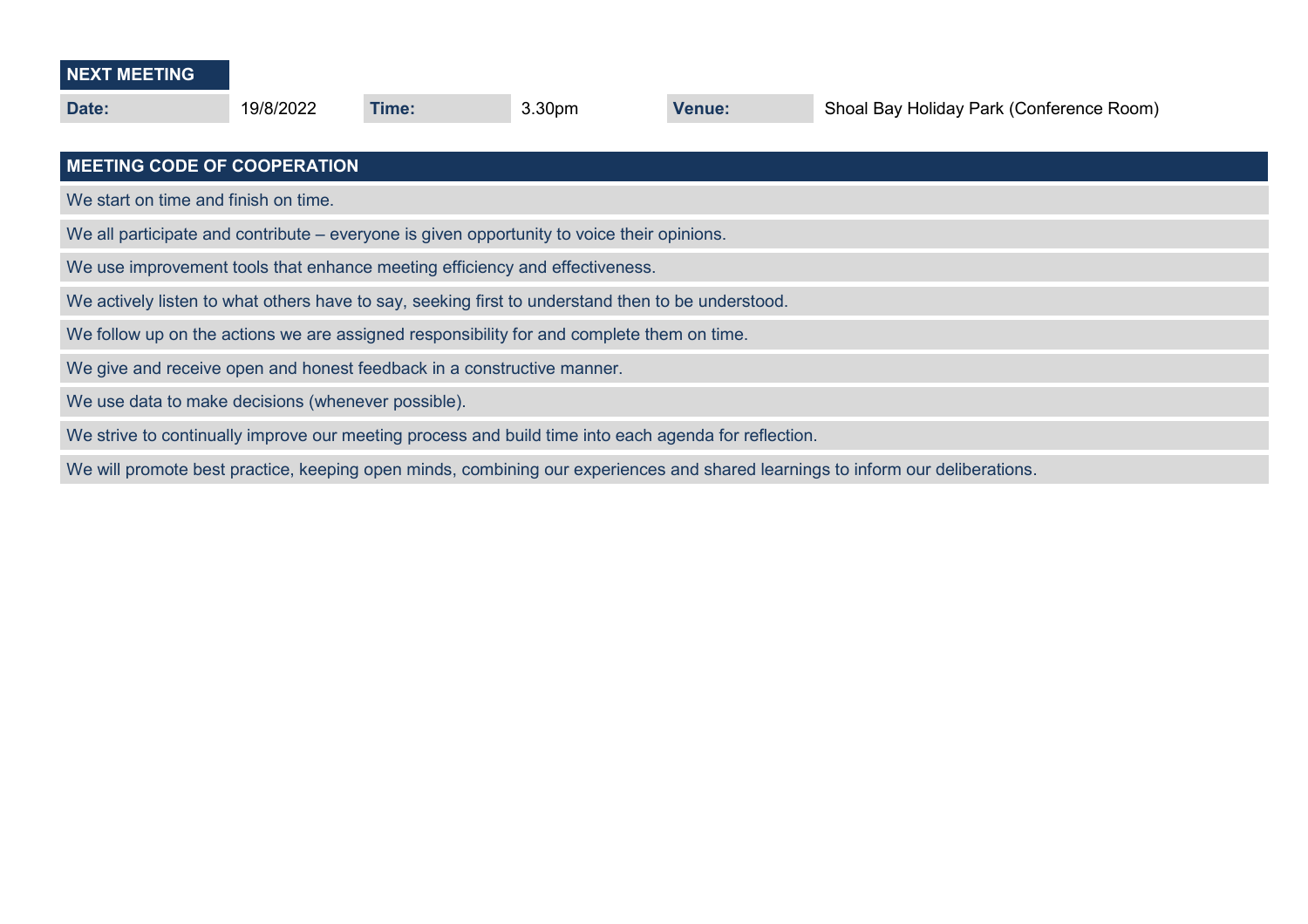### **HVCC Agenda 20 May 2022 Minutes for Item 4.2 HV Site Fee Increase**

Harvey thanked PSC for finally allowing a discussion on the Fee Increase and asked PSC to tell us the reasons for the increase. Kim L responded that PSC runs the Parks as a commercial enterprise and the Fees of \$615/month will commence on 1 July and will not be changed. Harvey asked Kim L if PSC would elaborate on the "market comparison" that underpins this 20.6% increase, Kim L responded No.

Harvey then made the following statement on behalf of Holiday Van Owners:

On 11 March Port Stephens Council (PSC) advised Holiday Van Owners (HVOs) that Occupancy Fees will increase to \$615 per month from 1 July. An increase of \$105 per month or 20.6%. At our last Consultative Committee meeting PSC advised that the pending increase *"…after taking into consideration CPI, operating costs and in particular recent market comparisons."*

Immediately after announcing this massive increase, HVO Reps requested an Extra Ordinary Meeting of this Consultative Committee. All requests were denied. This led the HVO Reps to take the unprecedented action of lodging a dispute with NSW Civil & Administrative Tribunal in an effort to get PSC to meet with us and discuss this issue. HV Reps request to meet with PSC on two further occasions, prior to the NCAT Tribunal hearing, were ignored – not even the curtesy of a reply saying no thank you.

For the record, Holiday Van Owners believe that an increase of this magnitude is excessive, unfair and unwarranted. This proposed increase is especially unfair in the current economic and post pandemic environment, when inflation is only 3.5% for YE December and Port Stephens Council Holiday Parks continue to show strong revenues and returns after expenses, amassing over \$8million in returns (after expenses) in just the last three financial years.

In implementing this increase, PSC have behaved in a manner that is not consistent with its values of trust, honesty and teamwork. It has bypassed its consultative framework, established in 2014, with Holiday Van Owners and continued to deny requests to meet and discuss this proposed increase.

PSC have refused to share or even discuss its "market comparison", and again tonight, therefore we are unaware who our Occupancy Fees have been benchmarked against or what the comparison and review has entailed. We readily acknowledge that there are Occupancy Fees being charged by other Holiday Parks that are currently higher than we pay at PSC's managed Parks. We also acknowledge that there are just as many, or in fact more, that charge considerably less than PSC.

To be credible, any review must consider all aspects of the Holiday Park including ownership of the Holiday Park, the facilities within the Park and not just Occupancy Fees.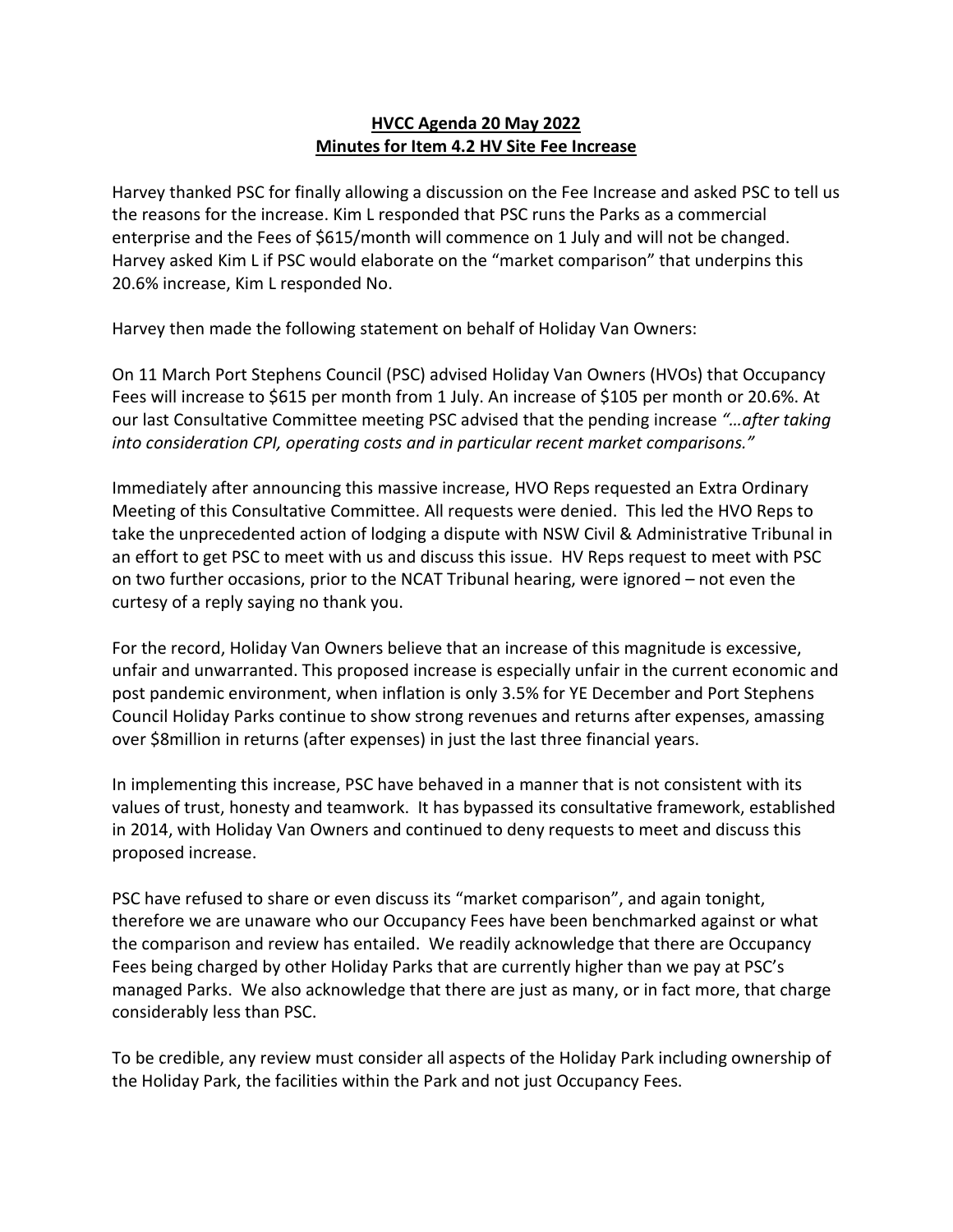For example, privately owned Holiday Parks in the Port Stephens region may charge higher Occupancy Fees than PSC, but these privately owned businesses have outlaid considerable capital to purchase and build these businesses, continuing to invest in infrastructure (unlike PSC), and therefore must service this capital and any debt they may have incurred. These businesses may also be on private land and pay rates and business tax on profits made from their Holiday Park operations.

PSC in direct comparison has not had to outlay any money for its Holiday Parks as they are mostly on Crown Land and PSC have been entrusted to manage the Holiday Parks on Crown Land's behalf. (Note that a portion of Shoal Bay Holiday Park is owned by PSC, it was bequeathed to PSC by Alex McDonald to be ran as a Holiday Park). PSC do not pay rates for Crown Lands occupied by its Holiday Parks and as a Local Government Entity do not pay tax on profits from its Park operations, they are all retained for reinvestment. The Holiday Parks are operated under the Port Stephens Council ABN 16 744 377 876 to achieve this. Accordingly, PSC operates under a completely different financial and business model and therefore any comparisons in costs and Fees charged between PSC Holiday Parks and its competitors in the Port Stephen Region is flawed and not a valid comparison.

It should also be acknowledged that the facilities within these local competitor Holiday Parks are of a significantly greater level than is offered at PSC's Holiday Parks. Facilities such as resort style pools, playground equipment, jumping pillows and on-site shops are available in other privately owned Holiday Parks in this region. They also offer large Holiday Van sites and structures, some with carports, most with ensuite facilities and some even have private laundries.

In comparison, Fingal Bay Holiday Vans do not have ensuite facilities as the Park has not invested in the sewer infrastructure to allow this, it has one small pool to service the entire park and one playground on site. Shoal Bay and Halifax does have the sewer capability to allow Holiday Vans to have ensuite facilities, but neither has a pool, Halifax has a playground, Shoal Bay doesn't even have that.

A significant disparity of amenities and services exists between the PSC managed Parks and its competitors, all of which have cafes/shops, swimming pools and children play ground facilities on-site.

Port Stephens Council's Values are Respect, Integrity, Teamwork, Excellence and Safety. *"These values and behaviours are considered to be core requirements of our organisation. All staff working for Port Stephens Council are expected to demonstrate these values and behaviours in their dealings with each other and with our community"* (Source: PSC website/Our Values)

PSC's values of Respect, Integrity and Teamwork embrace key symbolic phrases – *"trusting environment", "being honest and inspiring trust"* and "*working together….to achieve better results for everyone"*. However, in its dealings with Holiday Van Owners on this issue, PSC has certainly not been trustworthy, honest or collaborative: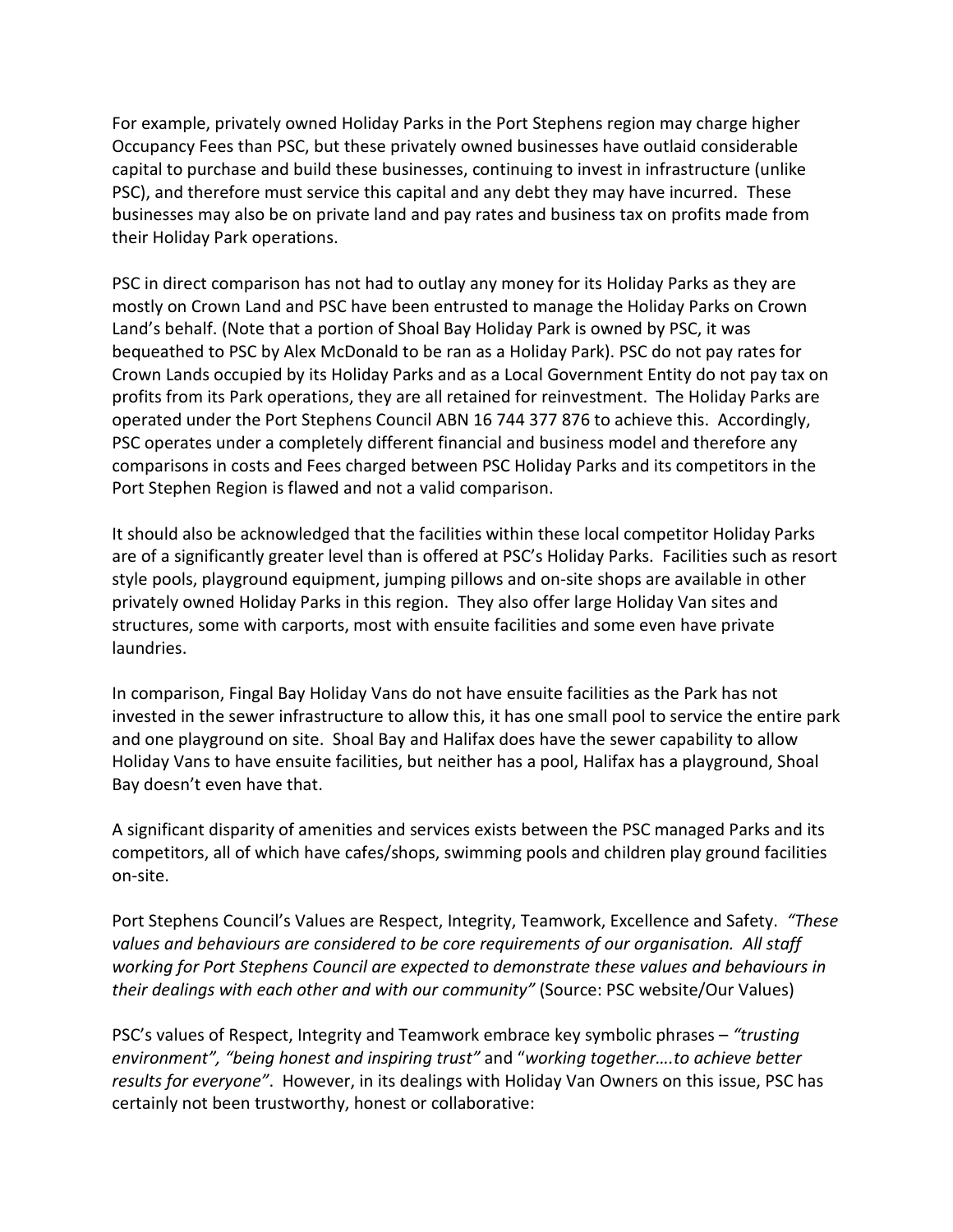- 1. This Consultative Committee last met on 18 February, PSC had an agenda item to discuss *"Occupancy Site Fees Review".* However, PSC chose not to be honest with us and reveal any detailed information at the meeting preferring to announce the 20.6% increase several weeks later in an email sent to Holiday Van Owners. These actions effectively ignored the volunteer Representatives who are here at these meetings to discuss matters affecting Holiday Van Owners.
- 2. The Holiday Park Section Manager directed a HV owner to their Park Rep to respond to their requests for more information in relation to the Fee increase. This inferred that HVO Reps on this Committee knew about the increase and the reasons for the increase and had the answers that this HV owner sought. Port Stephens Council knew that the Park Reps didn't have any answers because PSC have refused to meet and answer any questions.
- 3. PSC claim that *"Management have known for some years that site fees charged at (the Parks sic) have been well below our competitors and the accepted commercial rate"*. If PSC have known this was an issue for "some years", why has it never been raised and discussed at the Holiday Van Consultative Committee? What better forum to promote PSC's Values of trust, honesty and working together than with a group of volunteers on a Committee specifically formed to promote and improve communication and better outcomes within the Parks? PSC have chosen not to do this. PSC has chosen to blindside Holiday Van Owners with this massive Fee increase and continues to be evasive with respect to its "Market Comparison".

As volunteers trying to work with Port Stephens Council within its community committee structure, Holiday Van Owner Representatives are very disappointed with the lack of respect and honesty displayed in the implementation of this Fee increase and subsequent lack of communications.

#### In closing:

Port Stephens Council have imposed an increase on Holiday Van Occupancy Fees of 20.6% when CPI is 3.5% in the past year. This is on the back of two years of COVID-19 uncertainty and lockouts from the Holiday Parks where Port Stephens Council continued to charge Holiday Van owners Occupancy Fees during the 5 months of Park closures.

Port Stephens Council Holiday Parks continue to show strong revenues and returns after expenses, amassing over \$8million in returns (after costs) in just the last three financial years. Putting this in context, this massive 20.6% Occupancy Fee increase is a blatant cash grab, presumably justified because the Holiday Parks in the Region are currently charging more, therefore Port Stephens Council can also charge more. However on closer examination the Parks in the region are significantly better in their amenities and facilities following years of investment, which justifies the higher fees.

Port Stephens Council have a Consultative Committee in place with Representatives of Holiday Van Owners actively participating. The Purpose of this Committee when established in 2014, is to improve communications between Council and Holiday Van Owners. However Port Stephens